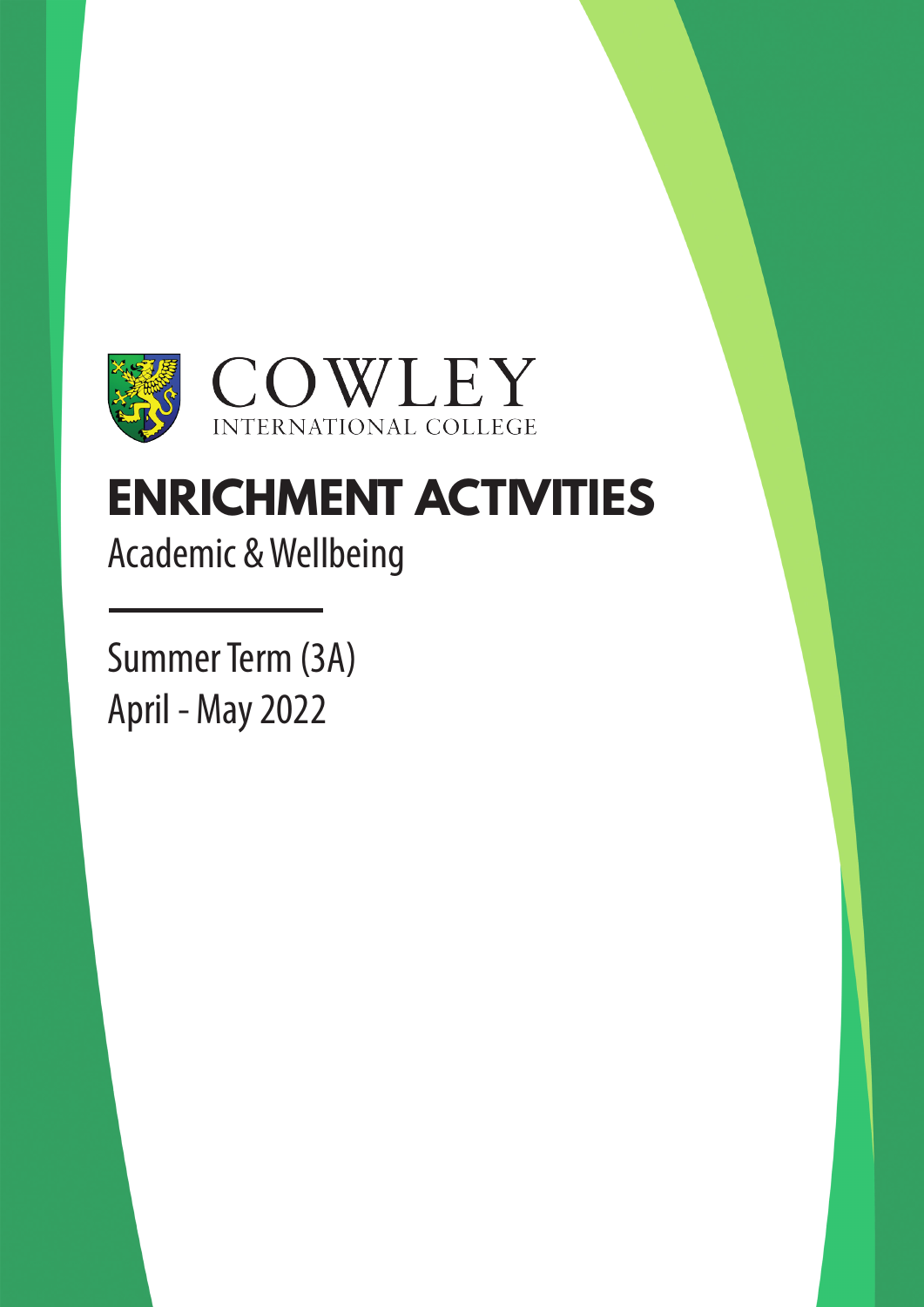### **Introduction**

#### **Our enrichment history**

Cowley International College has an entrenched history of providing students with the most broad, exciting and aspirational enrichment programming. Including sporting clubs, whole school theatrical productions, music concerts, academic further investigation, European and international touring, as well a wide range of weekly subject specific offerings, Cowley continues to be at the forefront of extracurricular activity within the region.

#### **What is enrichment?**

Although formal lessons end at 15:05, the College day does not. Students can choose from a fantastic range of academic and non-academic after College Enrichment activities and clubs.

All sessions are run by staff volunteers before College, at lunch times and after College, from 15:05. After College activities and clubs may vary in length depending on the activity.

Enrichment is overseen at Cowley by Mr Watkins who is always happy to help with any queries (danny.watkins@cowleysthelens.org.uk).

#### **Why attend Enrichment?**

There are two main reasons to attend enrichment activities. Firstly, the catch up and revision sessions are a fantastic tool to help accelerate your academic achievement. Whether you missed a lesson, want to improve your depth of knowledge or need help with coursework, then these catch up/revision sessions will provide you with the support needed.

Secondly, Enrichment activities allow you to gain experience and skills in areas not typically part of your everyday curriculum. By opting into these new experiences, you can enhance personal attributes that are extremely desirable to future employers and further education providers.

#### **Who can attend?**

Everybody! Whichever year group you are in, there are after College sessions to choose from. For GCSE students, we would recommend that you make the most of the academic enrichment on offer to boost your depth of knowledge.

#### **What if an enrichment is cancelled?**

We always endeavour to offer our full enrichment programme each day; however, there may be occasions, due for unforeseen circumstances that an activity may be cancelled. If this is the case, students will be informed during team time and parents will receive a text message by 11:00 so alternative arrangements for safe travel home can be made.

#### **What is available?**

We are doing our best to provide a rich variety of enrichment activities across the College and currently have a wide range of different activities to get involved with. Whatever your needs or interest, there is something for everybody. The selection of activities are organised by day and year group. This booklet will provide you with all the information you'll need. If there is an enrichment activity that you would like to take part in that isn't currently offered, please mention your ideas to Mr Watkins (danny.watkins@cowleysthelens.org.uk).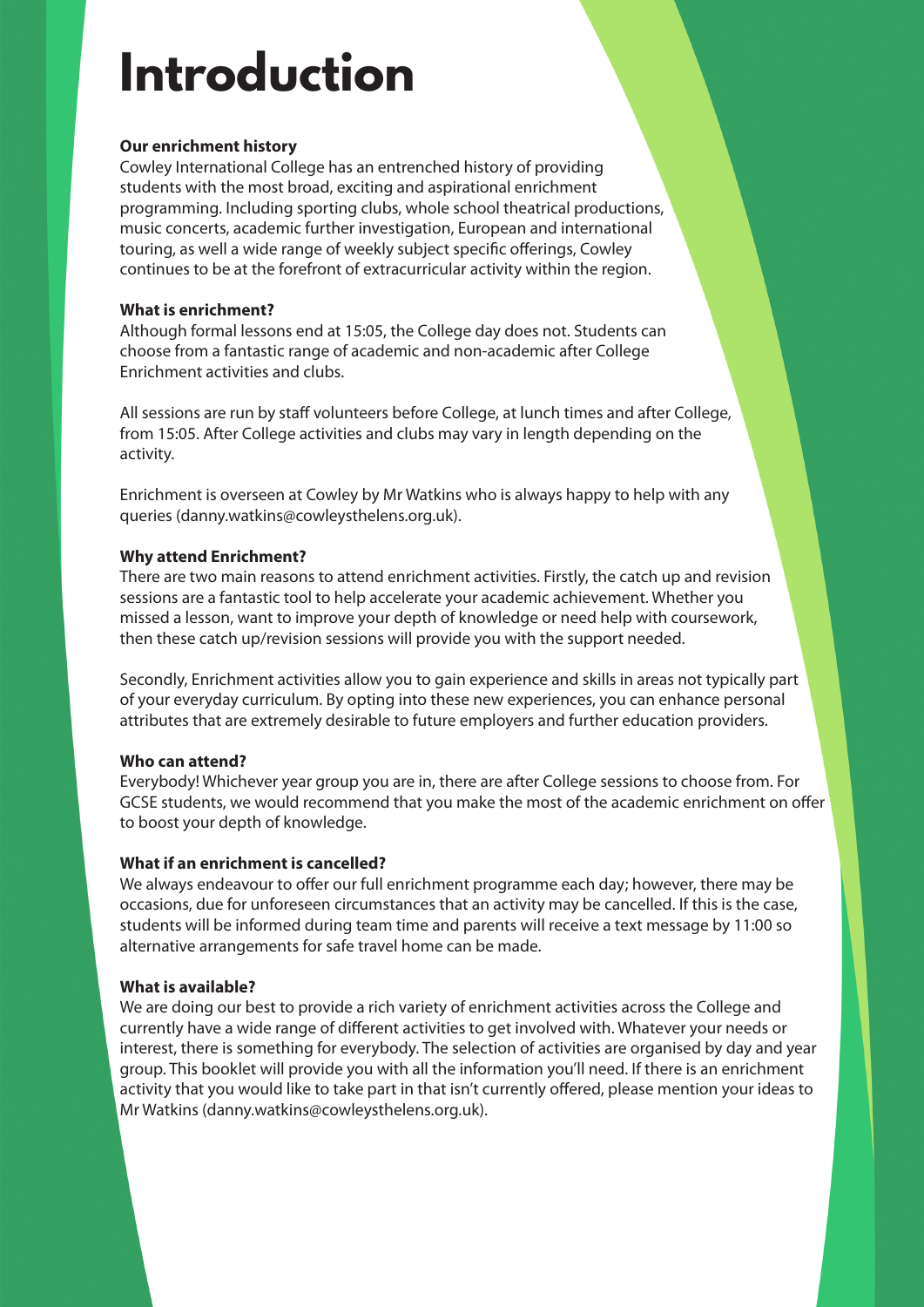### **Monday**

| <b>Enrichment</b>                      | <b>Description</b>                                                                                                                                                        | <b>Year Group/s</b>  | <b>Teachers</b>                  | <b>Venue &amp; time</b>                 | Academic/<br><b>Wellbeing</b> |
|----------------------------------------|---------------------------------------------------------------------------------------------------------------------------------------------------------------------------|----------------------|----------------------------------|-----------------------------------------|-------------------------------|
| <b>Library Services</b>                | The library is open every<br>break and lunch for you<br>to borrow, return and<br>renew your books, take<br>reading quizzes plus<br>catch up on homework.                  | $7 - 11$             | <b>Miss Leather</b>              | Library<br>10:55-11:15am<br>1:15-1:55pm | Academic                      |
| <b>Art Club</b>                        | Arts & craft club - making<br>a difference.                                                                                                                               | $7 - 11$             | Miss Kavanagh                    | W15<br>$1:15 - 1:55$ pm                 | Wellbeing                     |
| <b>Boys Choir</b>                      | A great opportunity for all<br>male students to engage<br>in singing in a group<br>using harmonies and<br>singing skills.                                                 | $7 - 13$             | Mr Houghton                      | W10<br>1:30-2:00pm                      | Wellbeing                     |
| Weights                                | Train and improve various<br>fitness components in<br>safe manner.                                                                                                        | $10 - 11$            | <b>Mr Foster</b>                 | <b>Weights Room</b><br>1:15-1:55pm      | Wellbeing                     |
| Year 7 Tag Rugby                       | Improve skills and<br>knowledge of rugby.                                                                                                                                 | $\overline{7}$       | Mr Gordon                        | 3G<br>1:15-1:55pm                       | Wellbeing                     |
| <b>Girls Badminton</b><br>and Tennis   | Improve skills and<br>knowledge of badminton<br>and tennis.                                                                                                               | $7 - 13$             | <b>Miss Mather</b>               | <b>Sports Hall/Yard</b><br>3:15-4:15pm  | Wellbeing                     |
| Further<br><b>Mathematics</b><br>(KS4) | Mr Hardman will be<br>delivering the AQA<br><b>Further Mathematics</b><br>course. This is for the<br>most able year 11<br>mathematicians and will<br>be assessed in June. | 11                   | Mr Hardman                       | E14<br>3:05-4:00pm                      | Academic                      |
| <b>Homework Club</b>                   | Come and complete your<br>homework after school<br>in the supportive and<br>focused atmosphere of<br>the library.                                                         | $7 - 11$             | <b>Miss Leather</b>              | Library<br>3:05-4:15pm                  | Academic                      |
| <b>Senior Choir</b>                    | Vocal enrichment to<br>stretch and challenge<br>performance group work<br>and extended harmonies.                                                                         | $7 - 13$             | <b>Mr Watkins</b><br>Mr Houghton | W10<br>3:30-5:00pm                      | Wellbeing                     |
| <b>Table Tennis</b>                    | Improve skills and<br>knowledge of table<br>tennis.                                                                                                                       | $7 - 13$             | Mr Gordon                        | Gym<br>3:15-4:15pm                      | Wellbeing                     |
| <b>Vocal Harmony</b><br>Group          | An opportunity to<br>develop ensemble skills<br>and group harmonies at a<br>professional standard.                                                                        | <b>KS4 &amp; KS5</b> | Mr Houghton                      | <b>CH</b><br>4:30-5:30pm                | Wellbeing                     |
| Year 10 Dance<br>Club                  | A great opportunity to<br>engage in extra dance<br>participation to improve<br>skill and technique<br>to enable further<br>progression in academic<br>studies.            | 10                   | <b>Miss Radford</b>              | S <sub>1</sub><br>3:05-4:00pm           | Academic                      |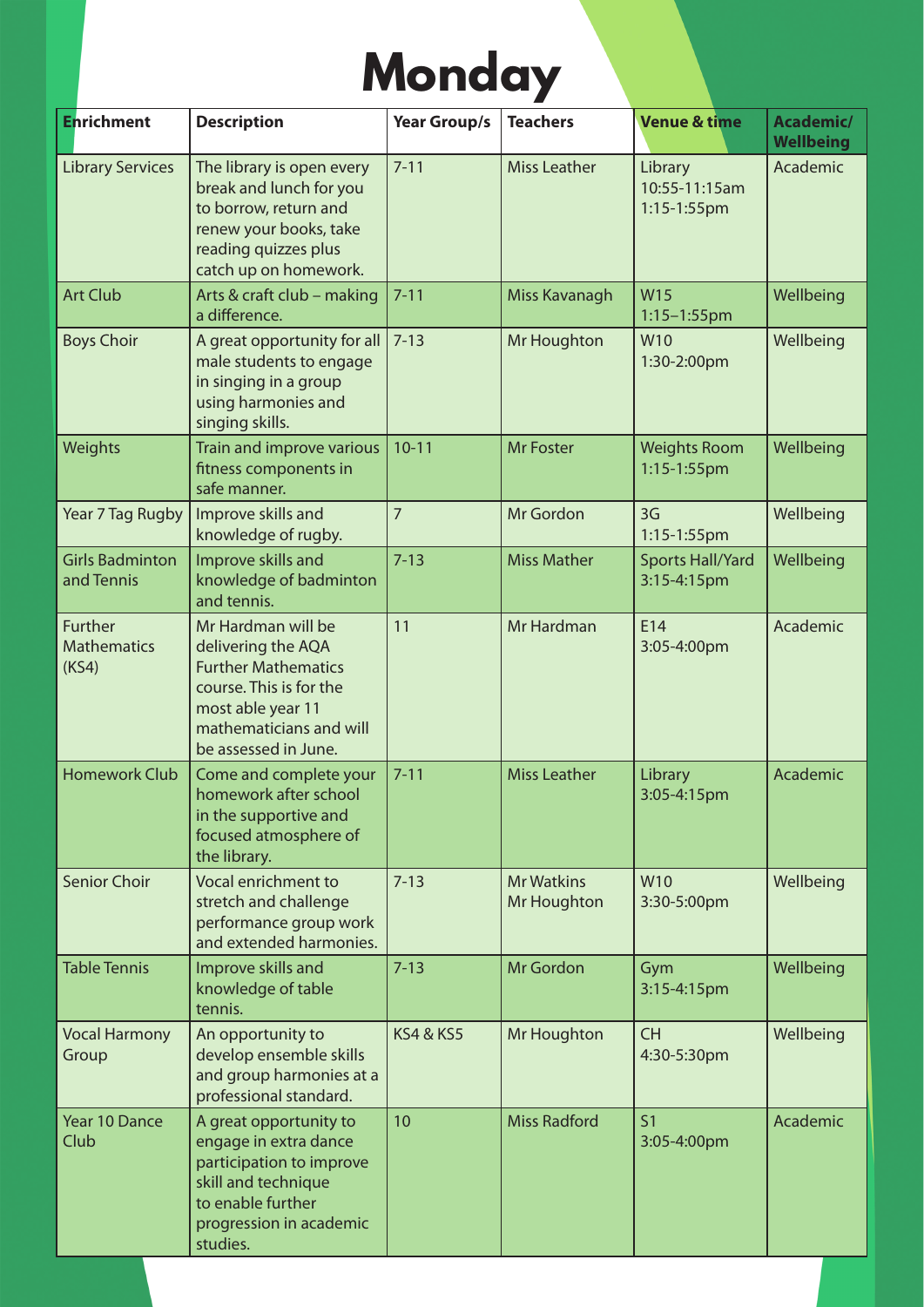# **Tuesday**

| <b>Enrichment</b>                 | <b>Description</b>                                                                                                                                                                                                                                                  | <b>Year Group/s</b> | <b>Teachers</b>                                        | <b>Venue &amp; time</b>                    | <b>Academic/</b><br><b>Wellbeing</b> |
|-----------------------------------|---------------------------------------------------------------------------------------------------------------------------------------------------------------------------------------------------------------------------------------------------------------------|---------------------|--------------------------------------------------------|--------------------------------------------|--------------------------------------|
| <b>Library Services</b>           | The library is open every<br>break and lunch for you to<br>borrow, return and renew<br>your books, take reading<br>quizzes plus catch up on<br>homework.                                                                                                            | $7 - 11$            | <b>Miss Leather</b>                                    | Library<br>10:55-11:15am<br>$1:15-1:55$ pm | Academic                             |
| <b>Excelsior Club</b>             | <b>Excelsior Club is a reading</b><br>group specifically for<br>those interested in<br>Graphic Novels/Manga.<br>We are also taking part<br>in the Excelsior Awards,<br>where students across<br>the country vote for the<br>best graphic novel from a<br>shortlist. | $7 - 10$            | <b>Mr Collins</b><br>Mr Hardman<br><b>Miss Leather</b> | Library<br>1:15-2:00pm                     | Wellbeing                            |
| German                            | Beginners German.                                                                                                                                                                                                                                                   | 8 (B1 group)        | <b>Miss Banks</b>                                      | M15<br>1:15-2:00pm                         | Academic                             |
| <b>High Jump Club</b>             | Improve skills and<br>knowledge of High Jump.                                                                                                                                                                                                                       | $7 - 13$            | <b>Mr Gordon</b>                                       | Gym<br>1:15-1:55pm                         | Wellbeing                            |
| <b>Junior Choir</b>               | A great opportunity for<br>KS3 students to expand<br>their technique and<br>engage in group singing<br>skills and harmony<br>learning.                                                                                                                              | $7-9$               | Mr Houghton                                            | W10<br>1:30-2:00pm                         | Wellbeing                            |
| LGBTQ+ Club                       | A safe space at lunch time<br>to find out more about the<br>LGBTQ+ community and<br>meet new friends.                                                                                                                                                               | $7 - 11$            | <b>Mrs Clark</b>                                       | M22<br>1:15-1:55pm                         | Wellbeing                            |
| Weights                           | Train and improve various<br>fitness components in safe<br>manner.                                                                                                                                                                                                  | $10 - 11$           | Mr Foster                                              | <b>Weights Room</b><br>1:15-1:55pm         | Wellbeing                            |
| <b>Art Coursework</b><br>Catch-Up | Opportunities to develop<br>Photoshop skills.                                                                                                                                                                                                                       | $10 - 11$           | <b>Miss Kay</b>                                        | W14<br>3:15-4:30pm                         | Academic                             |
| <b>Homework Club</b>              | Come and complete your<br>homework after school<br>in the supportive and<br>focused atmosphere of<br>the library.                                                                                                                                                   | $7 - 11$            | <b>Miss Leather</b>                                    | Library<br>3:15-4:15pm                     | Academic                             |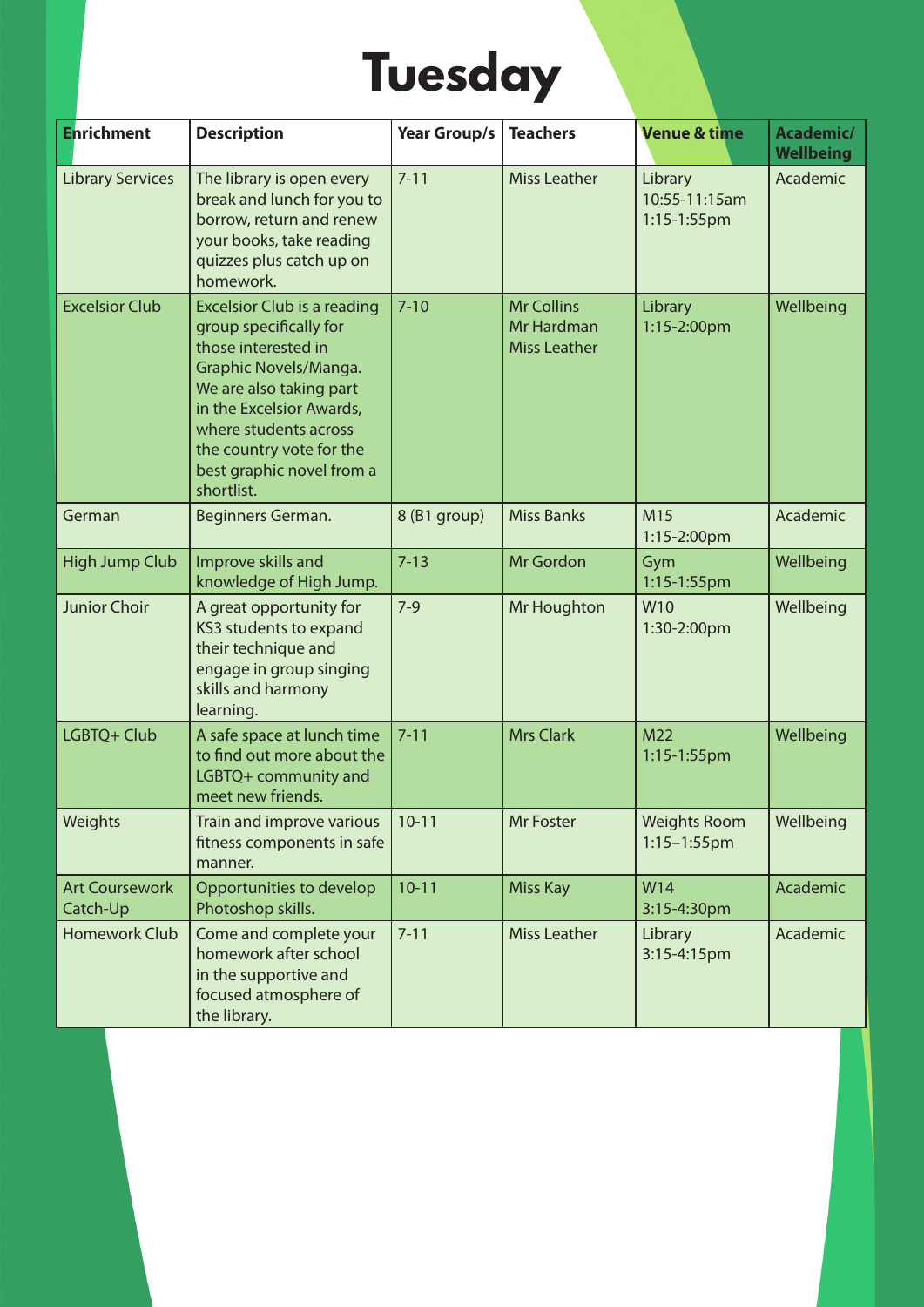## **Wednesday**

| <b>Enrichment</b>                          | <b>Description</b>                                                                                                                                       | <b>Year Group/s</b> | <b>Teachers</b>                              | <b>Venue &amp; time</b>                 | <b>Academic/</b><br><b>Wellbeing</b> |
|--------------------------------------------|----------------------------------------------------------------------------------------------------------------------------------------------------------|---------------------|----------------------------------------------|-----------------------------------------|--------------------------------------|
| <b>Library Services</b>                    | The library is open every<br>break and lunch for you to<br>borrow, return and renew<br>your books, take reading<br>quizzes plus catch up on<br>homework. | $7 - 11$            | <b>Miss Leather</b>                          | Library<br>10:55-11:15am<br>1:15-1:55pm | Academic                             |
| <b>Chapter Chat</b><br><b>Reading Club</b> | A whole college reading<br>club to chat about books,<br>take part in group reading<br>activities, review books etc.                                      | $7 - 11$            | <b>Miss Piercy</b>                           | Library<br>1:15-1:55pm                  | Academic<br>and<br>Wellbeing         |
| <b>Chess Club</b>                          | Lunchtime chess club.<br>From beginners to<br>grandmasters all are<br>welcome.                                                                           | $7 - 11$            | <b>Mrs Ward</b>                              | E18<br>1:15-1:55pm                      | Academic                             |
| Diana Award<br>(anti-bullying<br>group)    | Can you imagine a school<br>free from bullying? Join the<br>Diana Award and be part<br>of the discussion and the<br>solution.                            | $7-9$               | <b>Miss Houghton</b>                         | M <sub>21</sub><br>1:15-1:55pm          | Wellbeing                            |
| Drama Club                                 | An exciting opportunity to<br>explore drama techniques<br>and build confidence<br>through practice and<br>performance.                                   | $7-9$               | Miss Fagan                                   | S1/S2<br>1:30-2:00pm                    | Wellbeing                            |
| <b>Girls Weights</b><br>Room               | Train and improve various<br>fitness components in safe<br>manner.                                                                                       | $7 - 13$            | Mr Gordon                                    | <b>Weights Room</b><br>1:15-1:55pm      | Wellbeing                            |
| <b>Rock School</b>                         | Professional musician to<br>develop musical talent and<br>skills in detail with varied<br>choice of music styles in<br>the rock/pop genre.               | $7 - 13$            | Mr Houghton<br>Mr Follin                     | W11/Practice<br>Rooms<br>3:30-4:30pm    | Wellbeing                            |
| <b>Russian</b>                             | Learn basic Russian.                                                                                                                                     | $\overline{7}$      | Mr Chapple                                   | M12<br>3:15-4:00pm                      | Academic                             |
| Wellbeing<br>Wednesdays                    | Check in, chill out and<br>relax in a friendly, caring<br>and sharing environment<br>designed to improve your<br>wellbeing on a weekly<br>basis.         | $7 - 11$            | <b>Mrs Manchester</b><br><b>Miss Leather</b> | Library<br>3:05-4:15pm                  | Wellbeing                            |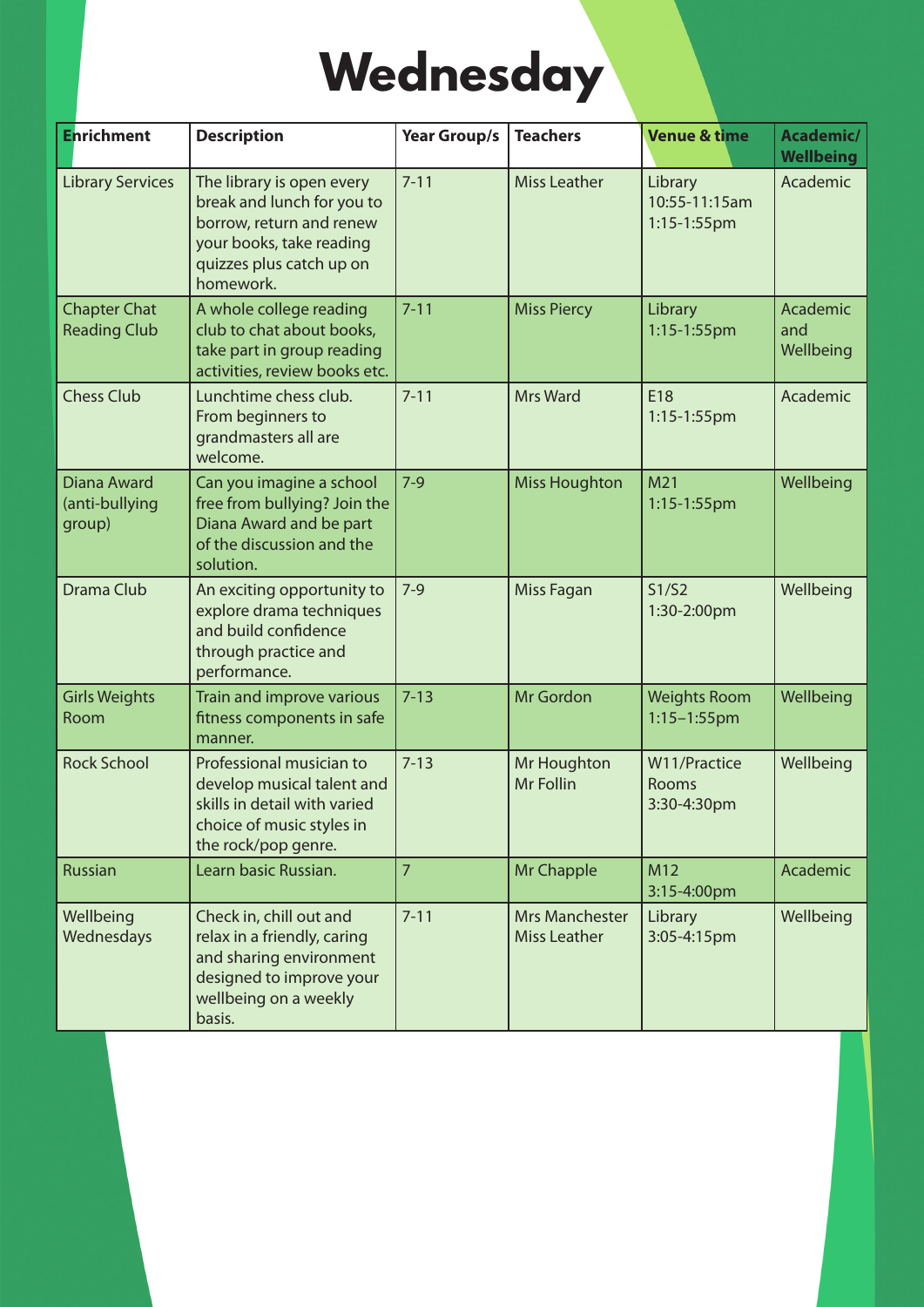# **Thursday**

| <b>Enrichment</b>                         | <b>Description</b>                                                                                                                                       | <b>Year Group/s</b> | <b>Teachers</b>                                | <b>Venue &amp; time</b>                 | Academic/<br><b>Wellbeing</b> |
|-------------------------------------------|----------------------------------------------------------------------------------------------------------------------------------------------------------|---------------------|------------------------------------------------|-----------------------------------------|-------------------------------|
| <b>Library Services</b>                   | The library is open every<br>break and lunch for you to<br>borrow, return and renew<br>your books, take reading<br>quizzes plus catch up on<br>homework. | $7 - 11$            | <b>Miss Leather</b>                            | Library<br>10:55-11:15am<br>1:15-1:55pm | Academic                      |
| <b>Humanities</b><br><b>Homework Club</b> | Pupils can attend and<br>receive teacher support<br>at lunch time with<br>completing homework.                                                           | $7 - 11$            | Mr Hunt                                        | M19<br>1:15-1:55pm                      | Academic                      |
| <b>Junior Choir</b>                       | A great opportunity for<br>KS3 students to expand<br>their technique and<br>engage in group singing<br>skills and harmony<br>learning.                   | $7-9$               | Mr Houghton                                    | W <sub>10</sub><br>1:30-2:00pm          | Wellbeing                     |
| Weights                                   | Train and improve various<br>fitness components in safe<br>manner.                                                                                       | $10 - 11$           | <b>Mr Foster</b>                               | Weights room<br>1:15-1:55pm             | Wellbeing                     |
| <b>Year 8 Rounders</b>                    | Improve skills and<br>knowledge of rounders.                                                                                                             | 8                   | Mrs Irwin<br>Mrs Finnigan<br><b>Miss Smith</b> | Cricket square<br>1:15-1:55pm           | Wellbeing                     |
| <b>Art Coursework</b><br>Catchup          | Opportunities to develop<br>Photoshop skills.                                                                                                            | $10 - 11$           | <b>Miss Kay</b>                                | W14<br>3:15-4:30pm                      | Academic                      |
| <b>Athletics</b>                          | Improve skills and<br>knowledge of athletics.                                                                                                            | $7 - 13$            | PE staff                                       | Top field<br>3:15-4:30pm                | Wellbeing                     |
| <b>Homework Club</b>                      | Come and complete your<br>homework after school<br>in the supportive and<br>focused atmosphere of the<br>library.                                        | $7 - 11$            | <b>Miss Leather</b>                            | Library<br>3:05-4:15pm                  | Academic                      |
| <b>Senior Choir</b>                       | Vocal enrichment to<br>stretch and challenge<br>performance group work<br>and extended harmonies.                                                        | $7 - 13$            | <b>Mr Watkins</b><br>Mr Houghton               | W10<br>3:30-5:00pm                      | Wellbeing                     |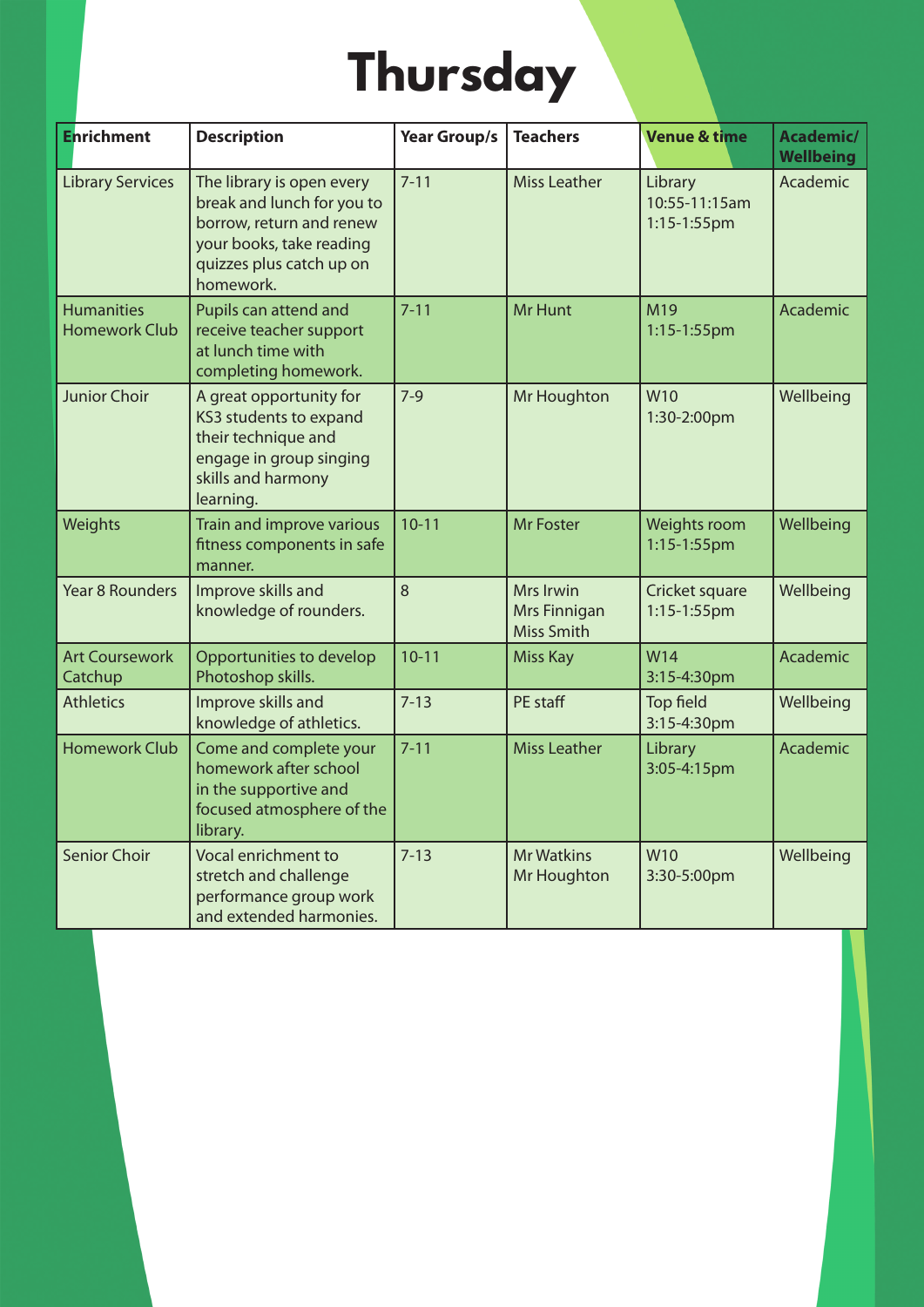# **Friday**

| <b>Enrichment</b>              | <b>Description</b>                                                                                                                                                                       | <b>Year Group/s</b> | <b>Teachers</b>                                | <b>Venue &amp; time</b>                    | Academic/<br><b>Wellbeing</b> |
|--------------------------------|------------------------------------------------------------------------------------------------------------------------------------------------------------------------------------------|---------------------|------------------------------------------------|--------------------------------------------|-------------------------------|
| <b>Library Services</b>        | The library is open every<br>break and lunch for you to<br>borrow, return and renew<br>your books, take reading<br>quizzes plus catch up on<br>homework.                                 | $7 - 11$            | <b>Miss Leather</b>                            | Library<br>10:55-11:15am<br>$1:15-1:55$ pm | Academic                      |
| <b>KS3 Dance Club</b>          | An exciting opportunity<br>to explore dance styles,<br>techniques and build<br>confidence through<br>practice and performance.                                                           | $7-9$               | <b>Miss Radford</b><br><b>Miss Wilson</b>      | S <sub>1</sub><br>1:30-2:00pm              | Wellbeing                     |
| <b>Girls Choir</b>             | A great opportunity for all<br>female students to engage<br>in singing in a group using<br>harmonies and singing<br>skills.                                                              | $7 - 13$            | Mr Houghton                                    | W10<br>1:30-2:00pm                         | Wellbeing                     |
| <b>RE Ambassadors</b>          | Our ambassadors work<br>closely within the<br>community and beliefs<br>department. Be part of<br>bringing ideas, enthusiasm<br>and change!                                               | 8                   | <b>Miss Eiffe</b>                              | M20<br>1:15-1:55pm                         | Academic                      |
| <b>Running Club</b>            | Improve fitness.                                                                                                                                                                         | $7 - 13$            | Mr Gordon                                      | Meet at PE dept<br>1:15-1:55pm             | Wellbeing                     |
| <b>Year 7 Rounders</b>         | Improve skills and<br>knowledge of rounders.                                                                                                                                             | $\overline{7}$      | Mrs Irwin<br>Mrs Finnigan<br><b>Miss Smith</b> | Cricket square<br>1:15-1:55pm              | Wellbeing                     |
| <b>Badminton</b>               | Improve skills and<br>knowledge in badminton<br>through games.                                                                                                                           | All years           | Mr Hardman                                     | <b>Sports Hall</b><br>3:05-4:15pm          | Wellbeing                     |
| <b>Musical Theatre</b><br>Club | A fantastic opportunity to<br>explore musical theatre<br>skills through singing,<br>dancing and acting.<br>Various styles and genres<br>will be explored to create<br>exciting material. | $7 - 13$            | Miss Fagan                                     | S1/S2<br>3:30-4:30pm                       | Wellbeing                     |
| Year 7 & 9<br>Cricket          | Improve skills and<br>knowledge of cricket.                                                                                                                                              | 7 & 9               | Mr Coulson<br>Mr Avis                          | Cricket square<br>3:15-4:15pm              | Wellbeing                     |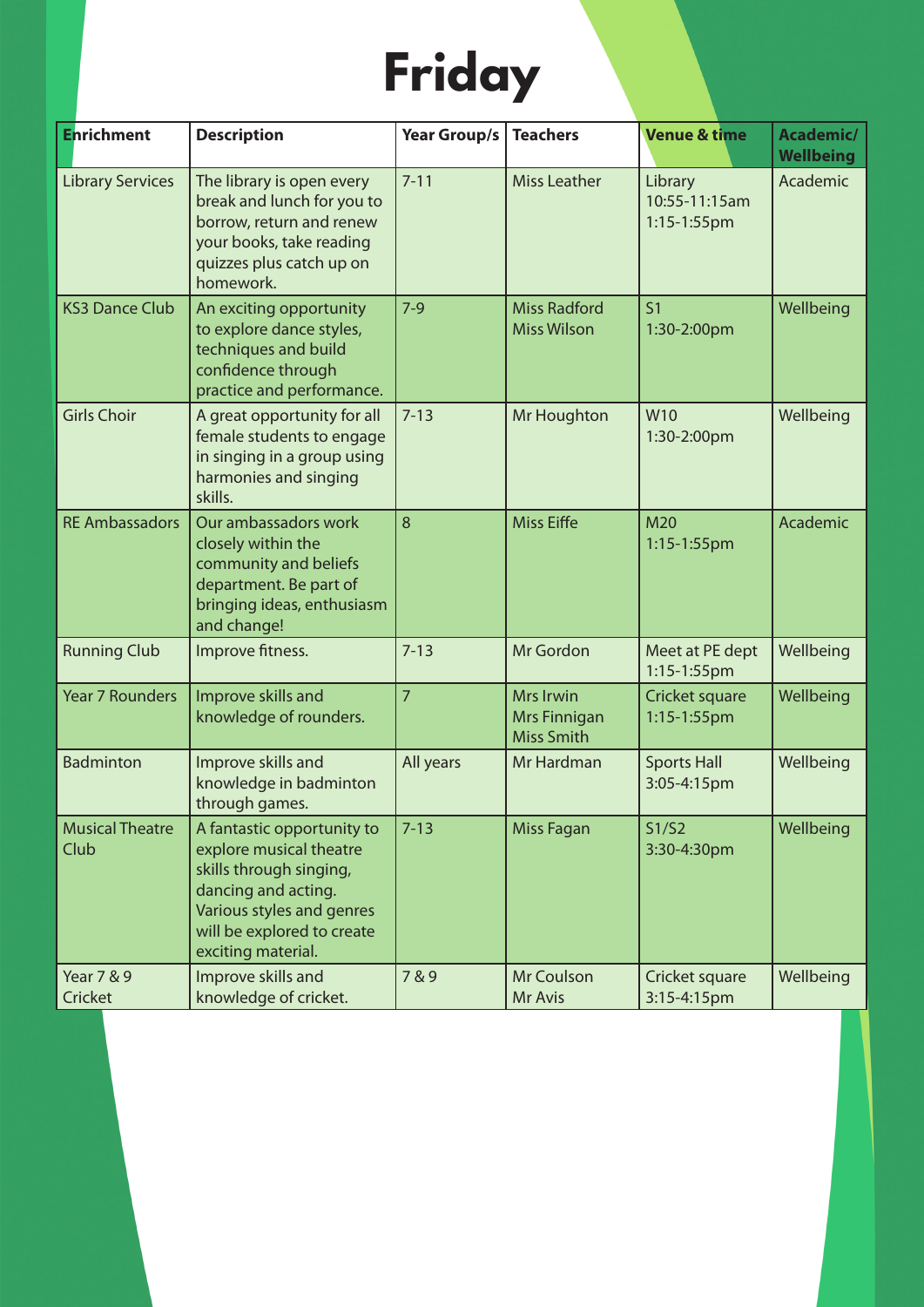## **TBC/Specific/Various Days**

| <b>Enrichment</b>                                | <b>Description</b>                                                                                                     | <b>Year Group/s</b>                                                                          | <b>Teachers</b>       | <b>Venue &amp; time</b>                                    | Academic/<br><b>Wellbeing</b> |
|--------------------------------------------------|------------------------------------------------------------------------------------------------------------------------|----------------------------------------------------------------------------------------------|-----------------------|------------------------------------------------------------|-------------------------------|
| <b>UK Maths</b><br>Challenge<br>support sessions | Support sessions for<br>students representing the<br>school in the UKMC (UK<br>Maths Challenge).                       | Pupils who<br>have qualified<br>for the UKMC<br>interschools<br>competitions<br>and Kangaroo | Mrs Lloyd             | E17<br>$1:15-1:55$ pm<br>(Various days -<br>see Mrs Lloyd) | Academic                      |
| <b>STEM Club</b>                                 | <b>STEM activities not</b><br>delivered in lesson time.                                                                | $7 - 12$                                                                                     | <b>Miss Petterson</b> | Date & venue<br>TBC<br>After college                       | Academic                      |
| <b>Eco Club</b>                                  | Working party to discuss<br>issues across the world<br>and suggest ways we can<br>make improvements in our<br>college. | $7 - 13$                                                                                     | <b>Miss Petterson</b> | Date & venue<br>TBC<br>Lunch time                          | Academic<br>and<br>wellbeing  |